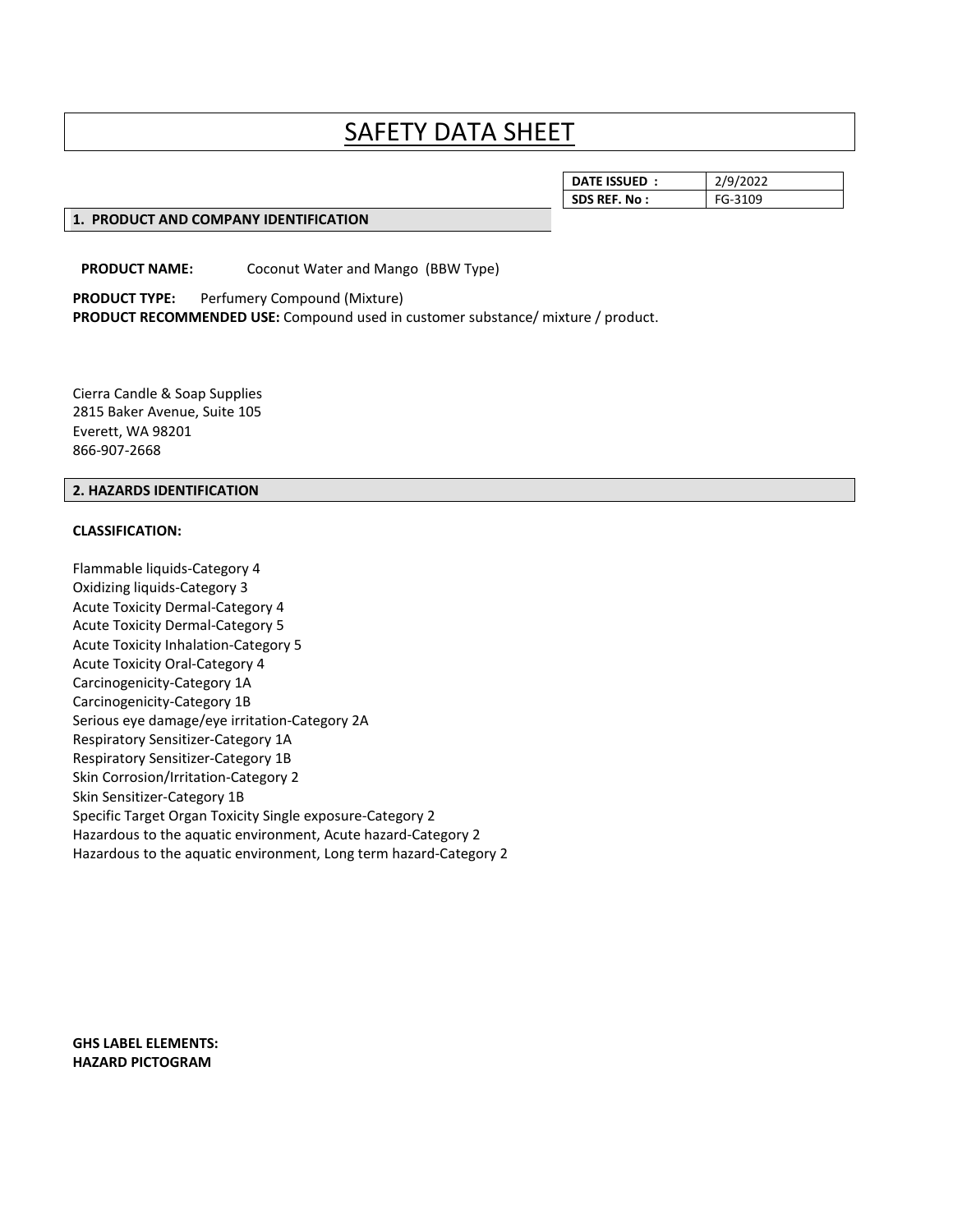# **SIGNAL WORD :** Warning

#### **HAZARD STATEMENTS :**

| H <sub>226</sub> | Combustible Liquid                                                                          |
|------------------|---------------------------------------------------------------------------------------------|
| H <sub>272</sub> | May intensify fire; oxidize                                                                 |
| H302             | Harmful if swallowed                                                                        |
| H312             | Harmful in contact with skin                                                                |
| H313             | May be harmful in contact with skin                                                         |
| H315             | Causes skin irritation                                                                      |
| H317             | May cause an allergic skin reaction                                                         |
| H319             | Causes serious eye irritation                                                               |
| H333             | May be harmful if inhaled                                                                   |
| H334             | May cause allergy or asthma symptoms or breathing difficulties if inhaled.                  |
| H350             | May cause cancer.                                                                           |
| H371             | May cause damage to organ.                                                                  |
| H401             | Toxic to aquatic life.                                                                      |
| H411             | Toxic to aquatic life with long lasting effects                                             |
| H302+H312        | Harmful if swallowed. Harmful in contact with skin                                          |
| H302+H332        | Harmful if swallowed. Harmful if inhaled                                                    |
| H303+H313        | May be harmful if swallowed. May be harmful in contact with skin                            |
| H303+H333        | May be harmful if swallowed. May be harmful if inhaled                                      |
| H312+H332        | Harmful in contact with skin. Harmful if inhaled                                            |
| H313+H333        | May be harmful in contact with skin. May be harmful if inhaled                              |
| H315+H320        | Causes skin irritation. Causes eye irritation                                               |
| H302+H312+H332   | Harmful if swallowed. Harmful in contact with skin. Harmful if inhaled                      |
| H303+H313+H333   | May be harmful if swallowed. May be harmful in contact with skin. May be harmful if inhaled |
|                  |                                                                                             |

#### **PRECAUTIONARY STATEMENTS :**

| P101             | If medical advice is needed, have product container or label at hand.     |
|------------------|---------------------------------------------------------------------------|
| P102             | Keep out of reach of children.                                            |
| P103             | Keep out of reach of children.                                            |
| P201             | Obtain special instructions before use.                                   |
| P <sub>202</sub> | Do not handle until all safety precautions have been read and understood. |
| P210             | Keep away from heat/sparks/open flames/hot surfaces - No smoking.         |
| P <sub>220</sub> | Keep/Store away from clothing/combustible materials.                      |
| P221             | Take any precaution to avoid mixing with combustibles.                    |
| P235             | Keep cool.                                                                |
| P260             | Do not breathe dust/fume/gas/mist/vapors/spray.                           |
| P261             | Avoid breathing dust/fume/gas/mist/vapors/spray.                          |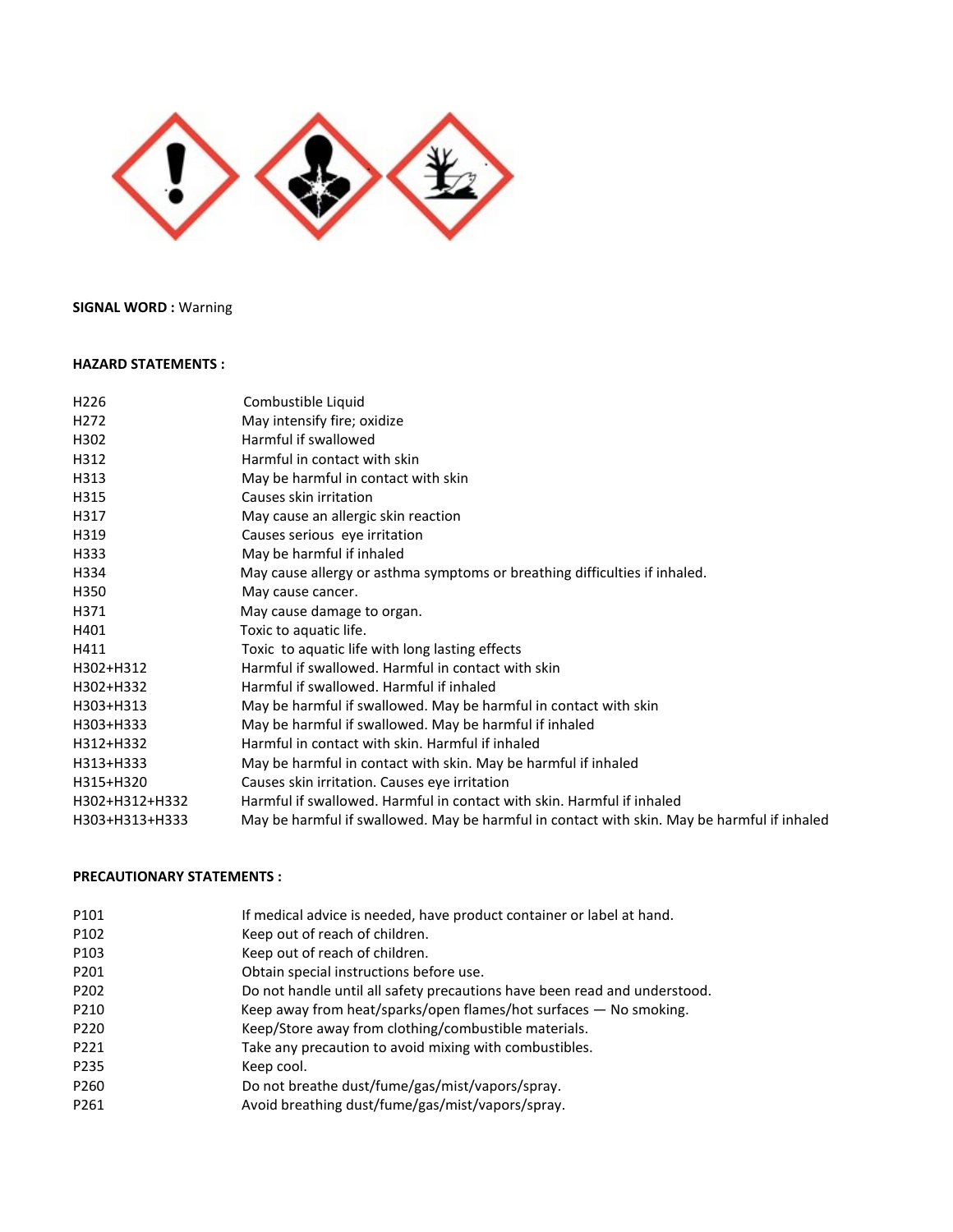| P264           | Wash hands thoroughly after handling.                                                            |
|----------------|--------------------------------------------------------------------------------------------------|
| P270           | Do not eat, drink or smoke when using this product.                                              |
| P272           | Contaminated work clothing should not be allowed out of the workplace.                           |
| P273           | Avoid release to the environment.                                                                |
| P280           | Wear protective gloves/protective clothing/eye protection/face protection.                       |
| P284           | Wear respiratory protection.                                                                     |
| P311           | Call a POISON CENTER or doctor/physician.                                                        |
| P312           | Call a POISON CENTER or doctor/physician if you feel unwell.                                     |
| P313           | Get medical advice/attention.                                                                    |
| P330           | Rinse mouth.                                                                                     |
| P338           | Remove contact lenses, if present and easy to do. Continue rinsing.                              |
| P340           | Remove victim to fresh air and keep at rest in a position comfortable for breathing.             |
| P342           | If experiencing respiratory symptoms:                                                            |
| P351           | Rinse cautiously with water for several minutes.                                                 |
| P352           | Wash with plenty of soap and water.                                                              |
| P362           | Take off contaminated clothing and wash before reuse.                                            |
| P364           | Wash it before reuse                                                                             |
| P391           | Collect spillage. Hazardous to the aquatic environment                                           |
| P403           | Store in a well-ventilated place.                                                                |
| P405           | Store locked up.                                                                                 |
| P301+P312      | IF SWALLOWED: call a POISON CENTER or doctor/physician IF you feel unwell.                       |
| P304+P312      | IF INHALED: Call a POISON CENTER or doctor/physician if you feel unwell.                         |
| P304+P340      | IF INHALED: Remove victim to fresh air and Keep at rest in a position comfortable for breathing. |
| P308+P313      | IF exposed or concerned: Get medical advice/attention.                                           |
| P308+311       | IF exposed or concerned: Call a POISON CENTER or doctor/physician.                               |
| P313+P337      | IF eye irritation persists: Get medical advice/attention.                                        |
| P332+P313      | IF SKIN irritation occurs: Get medical advice/attention.                                         |
| P333+P313      | IF SKIN irritation or rash occurs: Get medical advice/attention.                                 |
| P342+P311      | IF experiencing respiratory symptoms: call a POISON CENTER or doctor/physician.                  |
| P362+P364      | Take off contaminated clothing and wash before reuse.                                            |
| P403+P235      | Store in a well-ventilated place. Keep cool.                                                     |
| P305+P351+P338 | IF IN EYES: Rinse cautiously with water for several minutes. Remove contact lenses, if present   |
|                | and easy to do. Continue rinsing.                                                                |

# **3. COMPOSITION/INFORMATION ON INGREDIENTS**

| <b>Chemical Name</b>           | <b>CAS Number</b> | Weight %    |
|--------------------------------|-------------------|-------------|
| Bis(2-ethylhexyl) adipate      | 103-23-1          | 20% to 100% |
| Benzyl benzoate                | 120-51-4          | 5% to 10%   |
| Methyl dihydrojasmonate        | 24851-98-7        | 5% to 10%   |
| 2H-1-Benzopyran-2              | $91 - 64 - 5$     | 5% to 10%   |
| 2,6-Dimethyl-7-octen-2-ol      | 18479-58-8        | 5% to 10%   |
| 3,7-Dimethyl-1,6-octadien-3-ol | 78-70-6           | 2% to 5%    |
| 4-Methoxybenzaldehyde          | 123-11-5          | 2% to 5%    |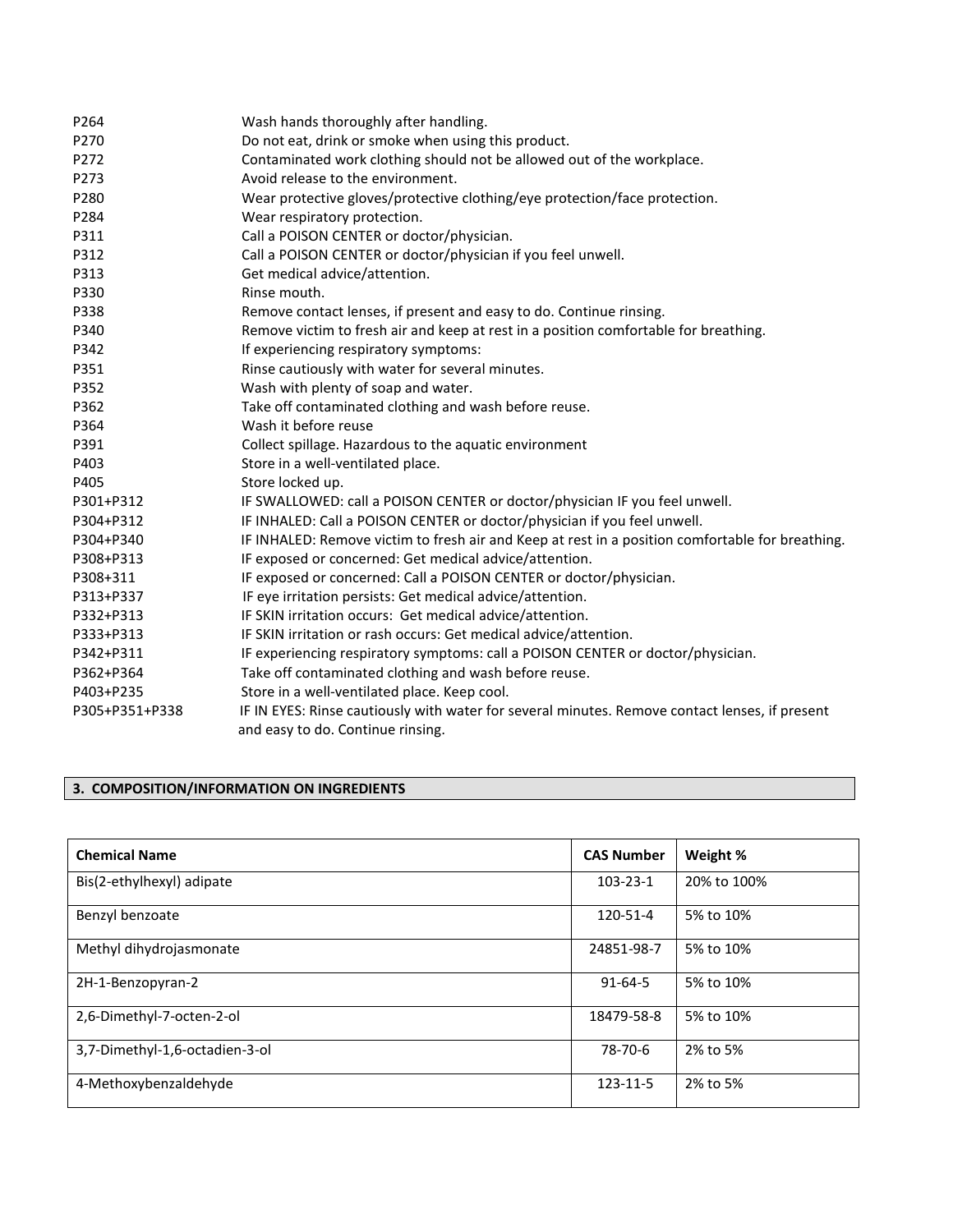| Acetic Acid Benzyl Ester                                               | 140-11-4  | 2% to 5% |
|------------------------------------------------------------------------|-----------|----------|
| gamma-Octanoic lactone                                                 | 104-50-7  | 2% to 5% |
| Undecan-4-olide                                                        | 104-67-6  | 2% to 5% |
| alpha-Hexylcinnamaldehyde                                              | 101-86-0  | 2% to 5% |
| Orange sweet oil                                                       | 8008-57-9 | 2% to 5% |
| 2-tert-Butylcyclohexyl acetate                                         | 88-41-5   | 2% to 5% |
| 1,3,4,6,7,8-Hexahydro-4,6,6,7,8,8-hexamethylcyclopenta[g]-2-benzopyran | 1222-05-5 | 1% to 2% |
| n-Hexyl 2-hydroxybenzoate                                              | 6259-76-3 | 1% to 2% |
| Phenirate                                                              | 103-60-6  | 1% to 2% |
| 4-Hydroxydecanoic acid gamma-lactone                                   | 706-14-9  | 1% to 2% |
| 3-Methylbutyl acetate                                                  | 123-92-2  | 1% to 2% |

\* Toxic chemical subject to the reporting requirements of section 313 of Title III and of 40 CFR 372.

#### **INGREDIENTS:**

The identity of the specific components of this mixture is proprietary information and is regarded to be a trade secret, in accordance with Paragraph 1910.1200 of Title 29 of the Code of Federal Regulations. Please refer to Section 2 for Health Hazard Identification based on the evaluation of the individual components.

#### **EYES:**

Immediately flush eyes with water for at least 15 minutes. If irritation persists, seek medical attention.

# **SKIN:**

Remove contaminated clothing. Wash affected areas with plenty of soap and water. If irritation develops, seek medical attention.

#### **INGESTION:**

Rinse mouth with water and obtain medical advice.

#### **INHALATION:**

Remove from exposure to fresh air. If breathing has stopped or is difficult, administer artificial respiration and oxygen if available. Seek medical attention immediately.

# **NOTES TO PHYSICIANS OR FIRST AID PROVIDERS**:

In the event of a genuine medical emergency, additional information will be revealed to a qualified health professional.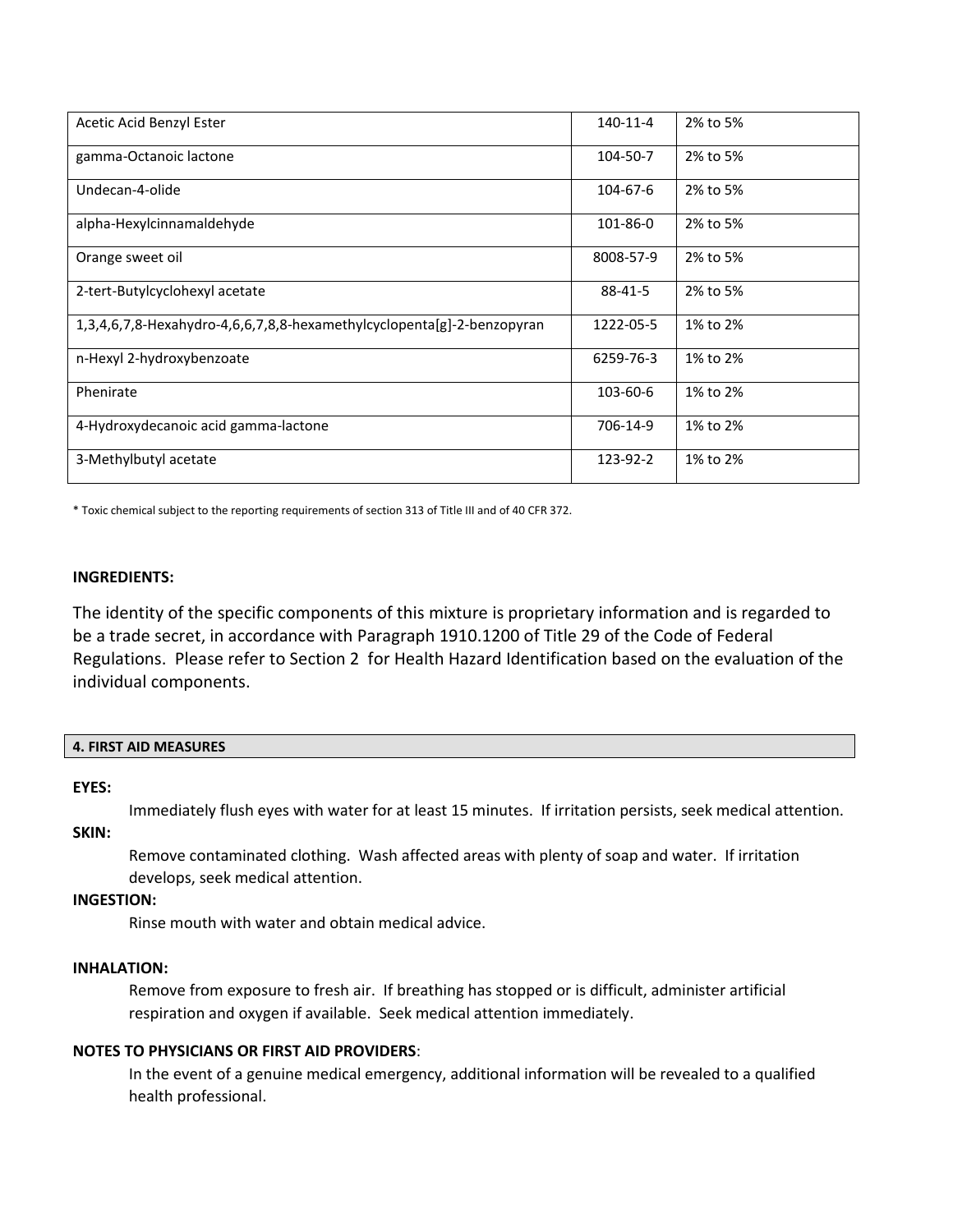#### **5. FIRE FIGHTING MEASURES**

**SUITABLE EXTINGUISHING MEDIA:** Carbon Dioxide, Dry Chemical, Foam, or other NON-Aqueous material.

**UNSUITABLE EXTINGUISHING MEDIA** : Do not use the direct water jet on burning material.

**SPECIAL HAZARDS ARISING FROM THE SUBSTANCE /MIXTURE :** Empty containers retain product residue (liquid or vapor) and can be dangerous. They should be rinsed with water and disposed of properly. Soaked rags or paper may pose a spontaneous combustion hazard in unsealed trash receptacles.

**DURING FIREFIGHTING :** Water may be ineffective.

**HAZARDOUS COMBUSTION PRODUCTS:** Carbon Dioxide, Carbon Monoxide and other unidentified organic compounds .

**SPECIAL PROTECTIVE EQUIPMENT AND PRECAUTION FOR FIRE FIGHTERS:** Treat as a chemical fire. Selfcontained breathing apparatus and protective clothing should be worn when fighting fires involving chemicals.

**ADVICE FOR FIREFIGHTERS** : Further information : Standard Procedure for chemical fires.

#### **6. ACCIDENTAL RELEASE MEASURES**

#### **ACCIDENTAL RELEASE MEASURES:**

Eliminate all ignition sources. Ventilate Area. Contain spill and absorb spill onto inert material. Place material into a suitable container and dispose of in accordance with local regulations. DO NOT leave soaked rags or paper in unsealed receptacles as spontaneous combustion may sometimes occur under certain circumstances.

#### **ENVIRONMENTAL PRECAUTIONS:**

Keep away from drains, soil, surface and ground water.

#### **7. HANDLING AND STORAGE**

#### **PRECAUTIONS FOR SAFE HANDLING:**

Apply good manufacturing and industrial hygiene practices with proper ventilation. Do not drink, eat or smoke while handling.

#### **HANDLING AND STORAGE:**

Use splash goggles or face shield when eye contact is possible. Respiratory protection is not generally required, if desired use NIOSH approved organic vapor respirator. Use chemical resistant gloves as needed to avoid prolonged or repeated contact. Store in a cool, dry, well ventilated area away from all sources of heat or flame.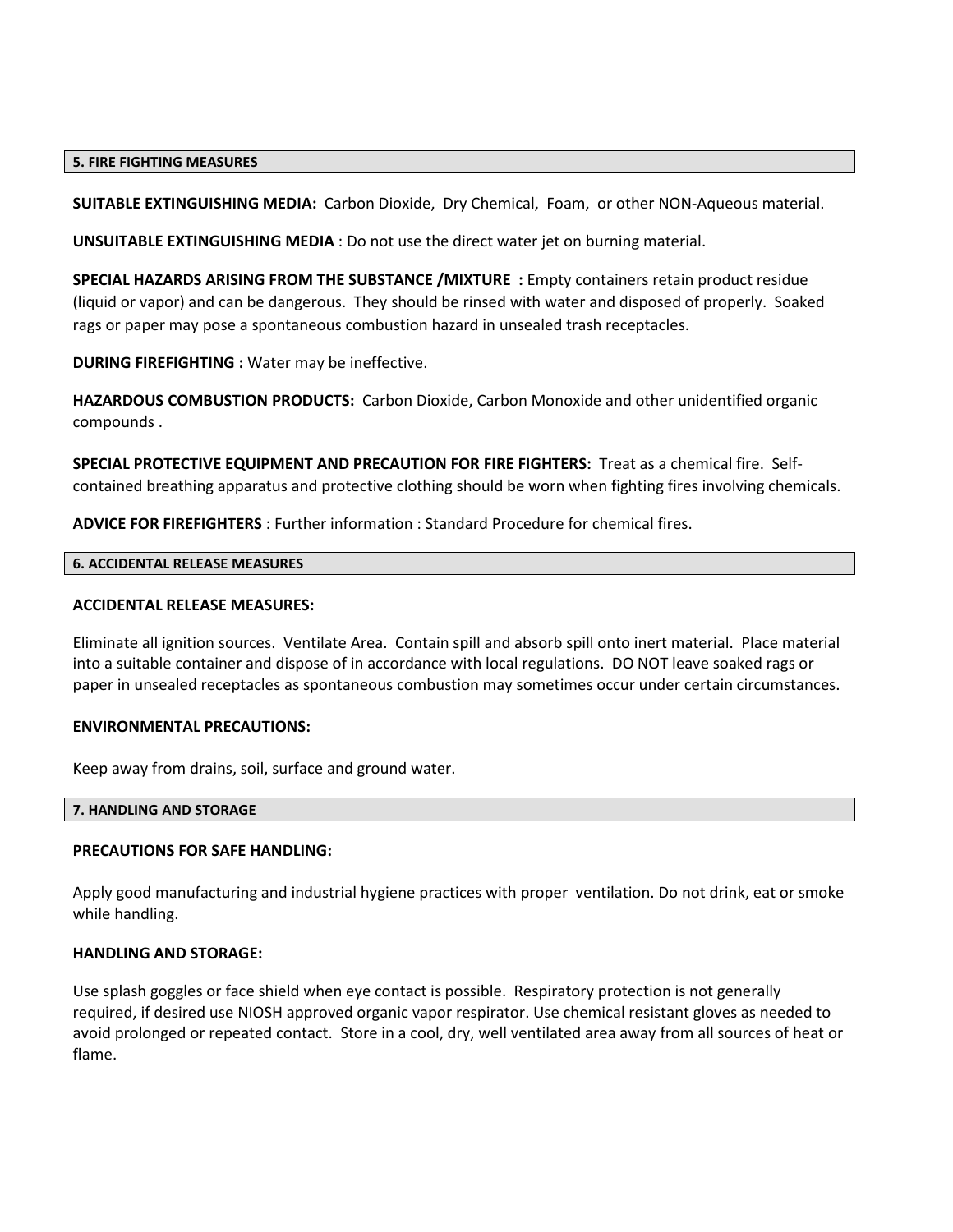#### **8. EXPOSURE CONTROLS\PERSONAL PROTECTION**

#### **PERSONAL PROTECTIVE EQUIPMENT**

**RESPIRATORY PROTECTION:** If desired wear a NIOSH approved respirator. Avoid excessive inhalation of concentrated vapors. Apply local ventilation where appropriate.

**EYE PROTECTION:** Use tightly sealed splash goggles, face shield, or safety glasses with brow guards and side shields as may be appropriate.

**SKIN PROTECTION**: Avoid skin contact. Use chemical resistant gloves as needed to avoid prolonged or repeated contact. Use of a rubber apron is recommended when handling large quantities of this material.

**WORK/HYGIENIC PRACTICES:** Good personal hygiene practices should be used. Wash hands after any contact, before breaks and meals, and at the end of the work period. Contaminated clothing and shoes should be cleaned before using again.

**OTHER USE PRECAUTIONS:** None generally required.

**COMMENTS:** This material is intended for manufacturing use only. Contaminated equipment should be cleaned with soap and water. Do not discharge wash water into lakes, streams, ponds, or public waters.

#### **9. PHYSICAL AND CHEMICAL PROPERTIES**

**COLOR:** tint yellow **ODOUR :** A blend of fruits and floral enhanced by coconut **APPEARANCE :** Conforms to Standard **FLASH POINT :** ~ 185 F **FLASH POINT METHOD: CLOSED CUP AUTO-IGNITION TEMPERATURE :** Not Determined **BOILING POINT/RANGE :** Not Determined **MELTING POINT :** Not Determined **VISCOSITY :** Liquid **VAPOUR PRESSURE :** Not Determined **VAPOUR DENSITY :** Not Determined **SOLUBILITY :** Oil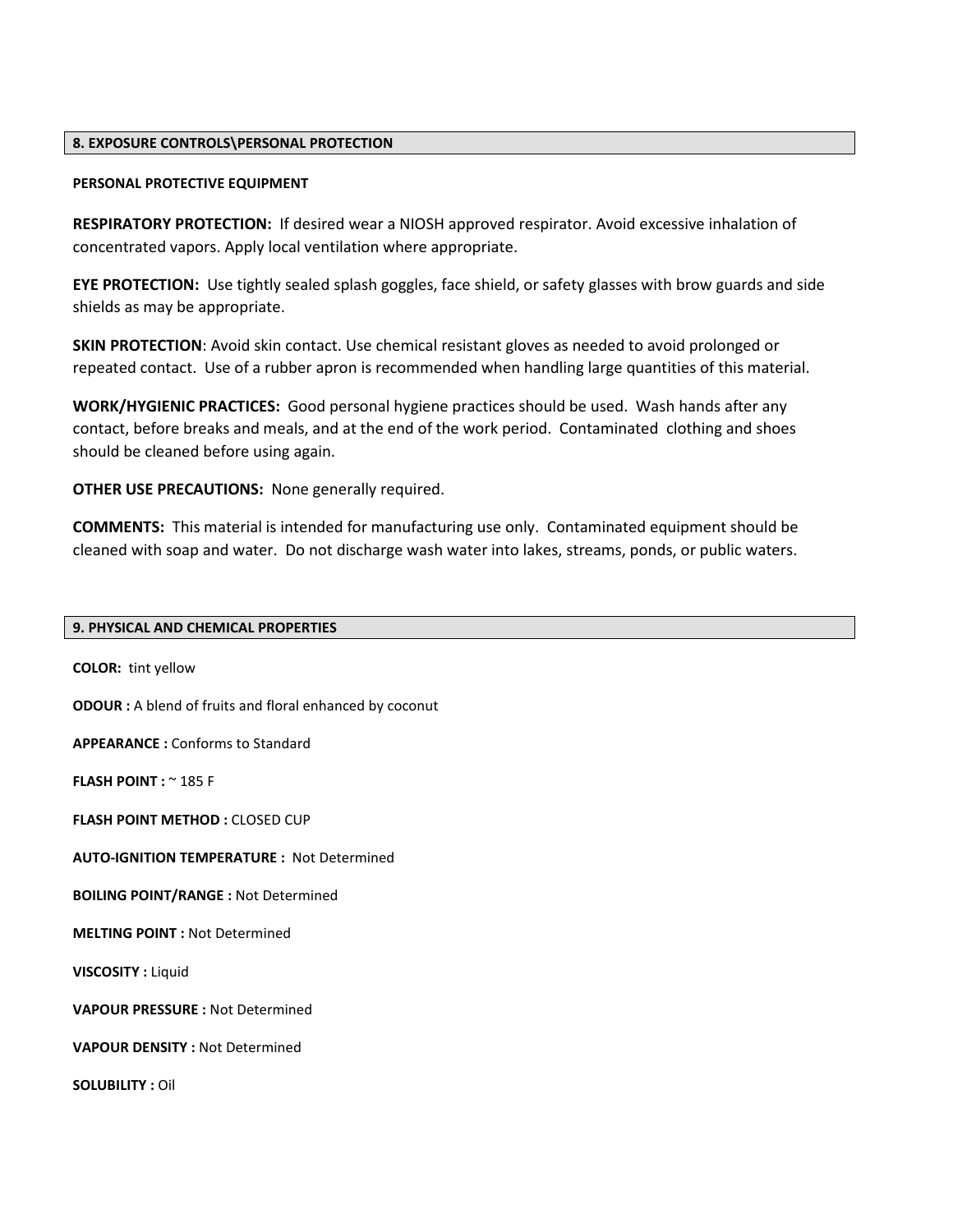**PERCENT VOC:** 

**SPECIFIC GRAVITY :** 0.971

**EVAPORATION RATE:** Less than 1

**REFRACTIVE INDEX @ 25C:** 1.4760

### **10. STABILITY AND REACTIVITY**

**CHEMICAL STABILITY:** Product is stable under normal storage and use.

**POSSIBILITY OF HAZARDOUS REACTIONS :** None Known.

**CONDITIONS TO AVOID :** Excessive heat, sparks or open flame.

**MATERIALS TO AVOID:** Strong oxidizing agents or contamination with strong acids or alkalis.

**HAZARDOUS DECOMPOSITION PRODUCTS:** None Known.

**REACTIVITY :** None.

#### **11. TOXICOLOGICAL INFORMATION**

**ACUTE TOXICITY-ORAL:** (LD50: 2118.64) May be harmful if swallowed.

**ACUTE TOXICITY- DERMAL:** (LD50: 4119.49) May be harmful in contact with skin.

**ACUTE TOXICITY- INHALATION:** (RAT) mg/L/4 hr (LC50: 72.69) May be harmful if

inhaled.

**ACUTE EFFECTS :** 

**EYE CONTACT :** Causes serious eye irritation.

**SKIN IRRITATION : Causes skin irritation.** 

**SKIN SENSITIZATION** : May cause an allergic skin reaction.

**RESPIRATORY SENSITIZATION :** Not Classified-The classification criteria are not met.

**TARGET ORGAN** : Single exposure: Not classified.

**GERM CELL MUTAGENICITY:** Not classified.

**REPRODUCTIVE TOXICITY** : Not classified.

**ASPIRATION HAZARD :** May be fatal if swallowed and enters airways.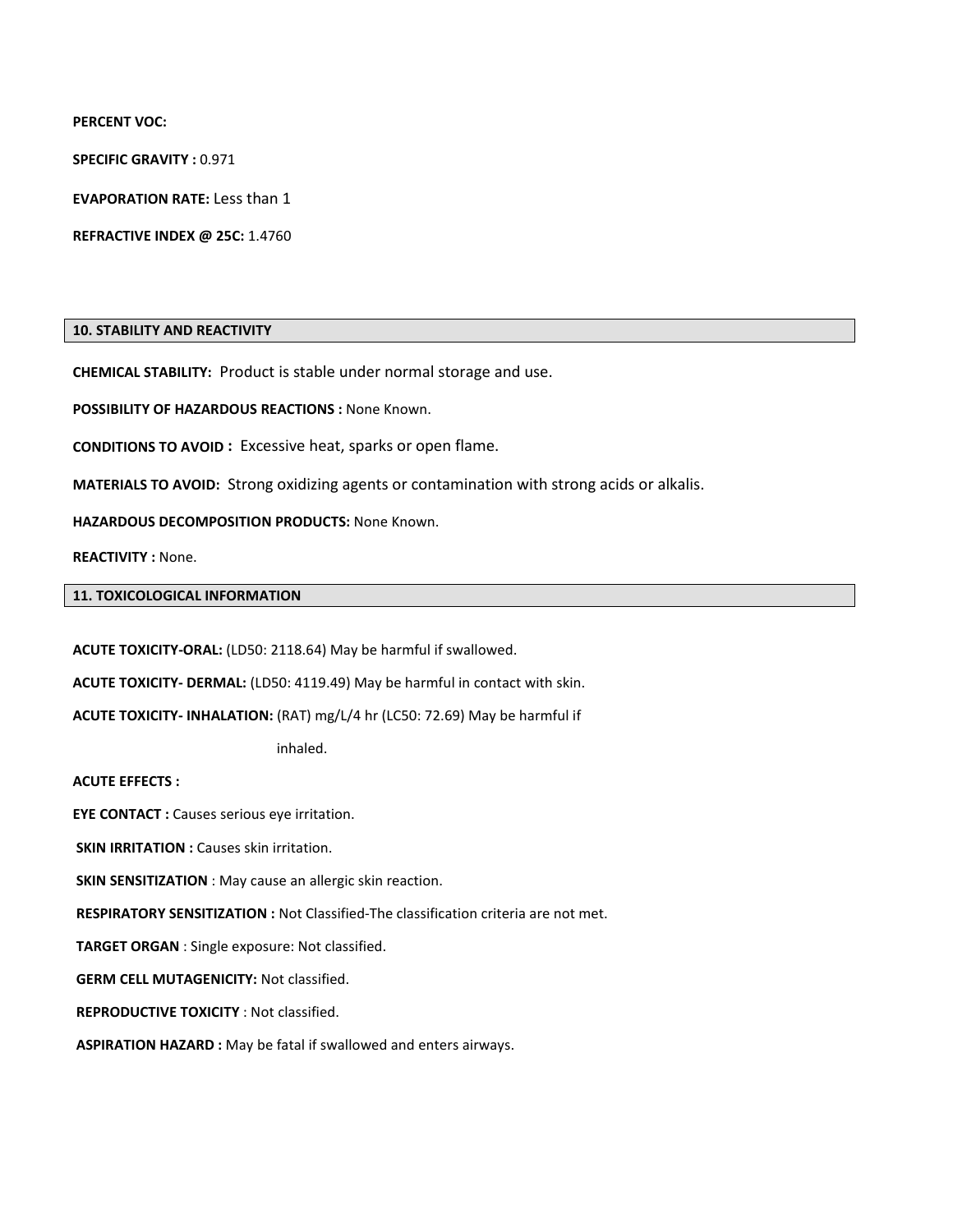#### **12. ECOLOGICAL INFORMATION**

**ACUTE AQUATIC TOXICITY:** Toxic to aquatic life.

**CHRONIC AQUATIC TOXICITY:** Toxic to aquatic life with long lasting effects.

**PERSISTENCE AND DEGRADABILITY**: No data Available

**BIO-ACCUMULATIVE POTENTIAL**: No data Available

**MOBILITY IN SOIL** : No data Available

**OTHER ADVERSE EFFECTS**: No data Available

**ECOTOXICOLOGICAL OTHER INFORMATION**: No data Available

#### **13. DISPOSAL CONSIDERATIONS**

Do not allow product to reach sewage systems. Dispose off in accordance with all local and national regulations. Send to a licensed waste management company. The product should not be allowed to enter drains, water courses or the soil. Do not contaminate ponds, waterways or ditches with chemical or used container.

#### **14. TRANSPORT INFORMATION**

| Regulator<br>U.S. DOT (Non-Bulk)<br><b>Chemicals NOI</b>                                                                      | <b>Class</b> | <b>Pack Group</b><br><b>Sub Risk</b><br>Not Regulated-Not Dangerous Goods | UN-nr   |
|-------------------------------------------------------------------------------------------------------------------------------|--------------|---------------------------------------------------------------------------|---------|
| <b>ADR/RID (International Road/Rail)</b><br>Environmentally Hazardous Substance,<br>Liquid, n.o.s.<br><b>IATA (Air Cargo)</b> | 9            | Ш                                                                         | UN-3082 |
| <b>Environmentally Hazardous Substance</b><br>Liquid, n.o.s.<br>(Sea)<br><b>IMGD</b>                                          | 9            | Ш                                                                         | UN-3082 |
| <b>Environmentally Hazardous Substance</b><br>Liquid, n.o.s.                                                                  | 9            | Ш                                                                         | UN-3082 |

# **15. REGULATORY INFORMATION**

#### **US FEDERAL REGULATIONS**

| TSCA (USA TOXIC SUBSTANCE CONTROL ACT):                           |     |  |
|-------------------------------------------------------------------|-----|--|
| All ingredients in this mixture are listed on the TSCA inventory. |     |  |
| SARA TITLE III (SUPERFUND AMMENDMENTS AND REAUTHORIZATION ACT):   |     |  |
| 311 / 312 HAZARD CATEGORIES                                       |     |  |
| <b>FIRE:</b>                                                      | Yes |  |
| <b>REACTIVITY</b>                                                 | No  |  |
| <b>SUDDEN RELEASE OF PRESSURE:</b>                                | No  |  |
| <b>IMMEDIATE (ACUTE):</b>                                         | Yes |  |
|                                                                   |     |  |